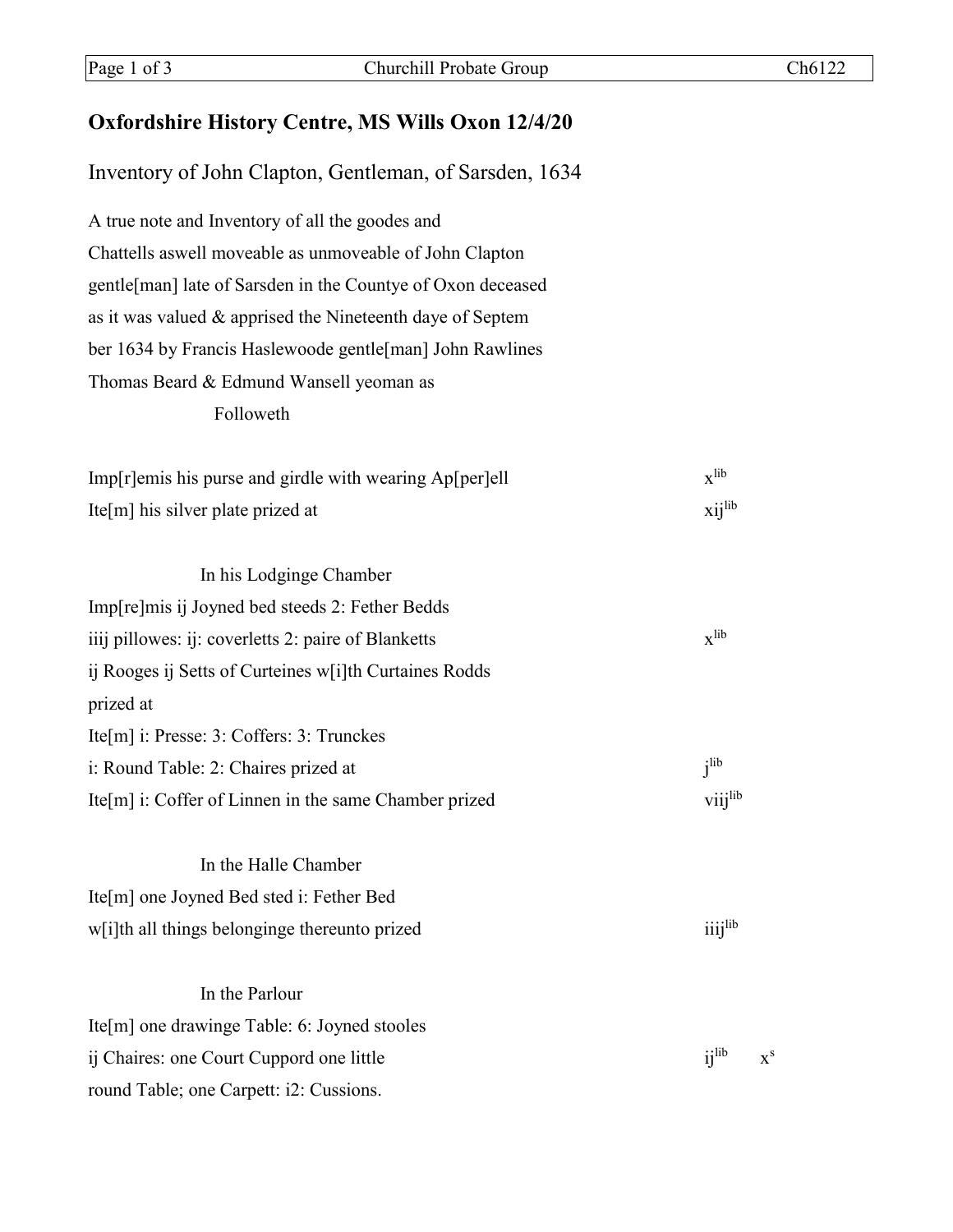| one paire of Cobbirons & the hangings about            |                                                          |
|--------------------------------------------------------|----------------------------------------------------------|
| the Parlour prized at                                  |                                                          |
| In the Halle                                           |                                                          |
| Ite[m] one longe Table w[i]th the Carpett: 2: longe    |                                                          |
| Formes 2: Chaires one Bible: one paire of              | j <sup>lib</sup>                                         |
| Cobbirons prized at                                    |                                                          |
| In the Butterie                                        |                                                          |
| Ite[m] 3: dousine Of Pewter w[i]th Bassen & 2(wer      |                                                          |
| [fold on original document] the Butterie               | iijlib                                                   |
| In the Kitchinge                                       |                                                          |
| one Furnace: 5 kettles: 2 Potts one poysonnett pott    |                                                          |
| one drippinge panne prized at                          | $i^{\text{lib}}$<br>$\boldsymbol{\mathrm{X}}^\mathrm{s}$ |
| In the daye House                                      |                                                          |
| one cheese presse w[i]th the Cheeses there             | i <sup>lib</sup>                                         |
| w[i]thout the Doores                                   |                                                          |
| Five horses w[i]th theire harnesse carrts $\&$ ploughs | $XX$ <sup>lib</sup>                                      |
| Eight mil[ki]ng beastes & Five other younge beastes    | xxvijlib                                                 |
| Ite[m] His Croppe of Corne & Haye Aboute house         |                                                          |
| and in the field prized at                             | $x1v$ lib                                                |
| Ite[m] Seaven great Hogges & Sixe heffer               | v <sup>lib</sup>                                         |
| Ite[m] Fire woode about the house                      | $x1^s$                                                   |
| Ite[m] one mault mill 2 Gar[?] ners one Cisterne       |                                                          |
| W[i]th other Lumber                                    | iij <sup>lib</sup>                                       |
| Suma Total is                                          | $157$ <sup>lib</sup>                                     |